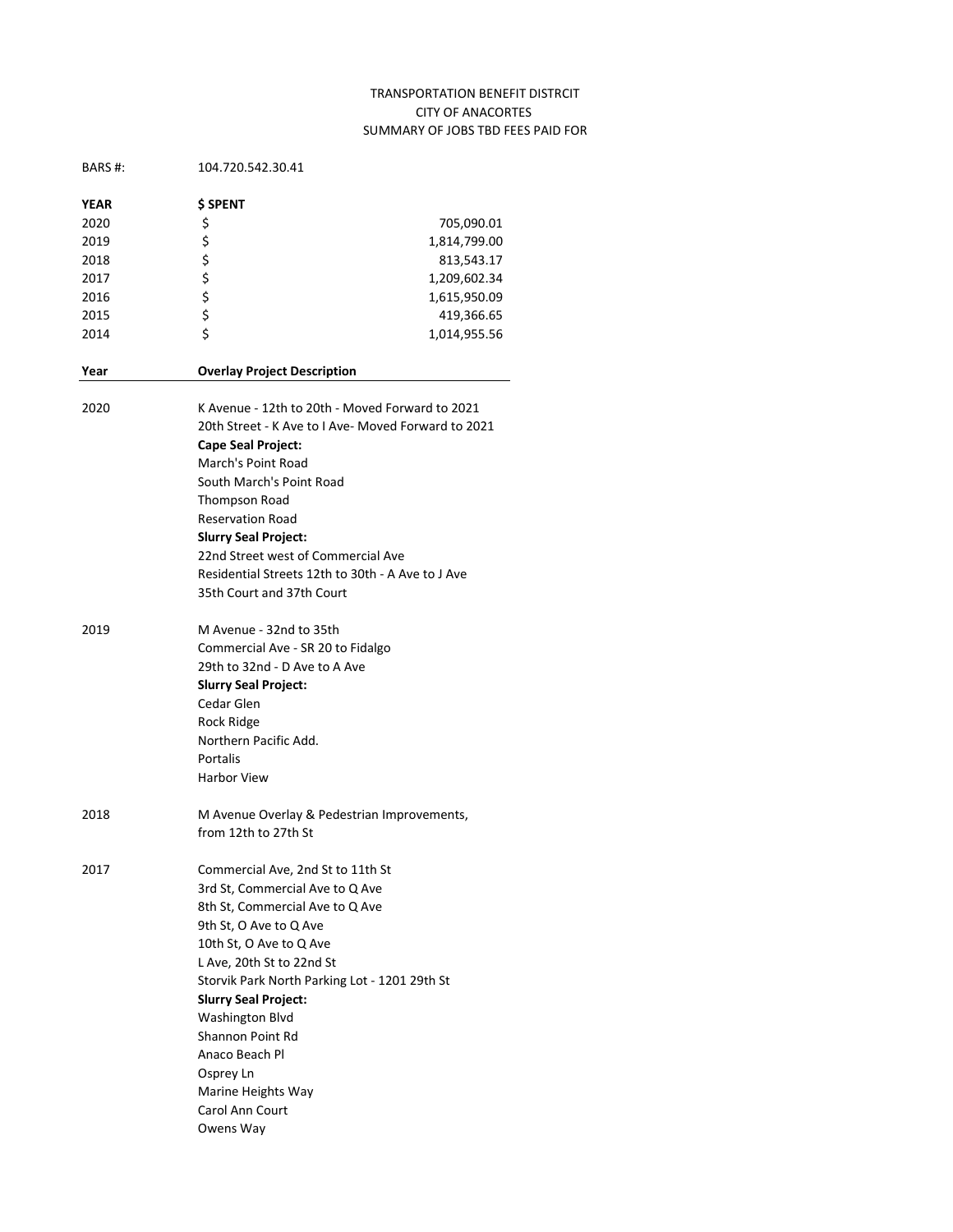|      | <b>Ellisport Pl</b>                                                                                      |
|------|----------------------------------------------------------------------------------------------------------|
|      | Castilleja Pl                                                                                            |
|      | Coral Root Pl                                                                                            |
|      | Marine Crest Pl                                                                                          |
|      | Replace Minor cracks and replace 1 manhole                                                               |
|      | Skyline Clearidge                                                                                        |
|      | Portalis                                                                                                 |
|      | Harborview                                                                                               |
|      | Northern Pacific                                                                                         |
|      | <b>Heart Lake Road</b>                                                                                   |
| 2016 | Right-of-way D Avenue, 17th St to 36th St                                                                |
|      | 32nd St, D Ave to M Ave                                                                                  |
|      | Modification, a low spot at the NW corner of 24th St and D Ave                                           |
|      | D Ave, 17th St to 37th St                                                                                |
|      | 37th St, D Ave to A Ave                                                                                  |
|      | A Ave, 37th St to City Limits                                                                            |
|      | 32nd St, D Ave to M Ave                                                                                  |
|      | <b>Slurry Seal Project:</b>                                                                              |
|      | Skyline - First Plat of Ship Harbor, Clearidge Div 1 Woodridge PUD, Woods Addition, Sunset Cove Addition |
| 2015 | Overlay Right-of-Way of A Ave city limits to 37th                                                        |
|      | 37th St, A Ave to D Ave                                                                                  |
|      | 25th St east of D Ave (yet this seems to be deleted via contact #15-005-trn-001 - a modification)        |
| 2014 | Q & R Paving Project 11th to 21st St                                                                     |
|      | Q & R Paving Project 4th to 11th Q and 23-34 R Ave                                                       |